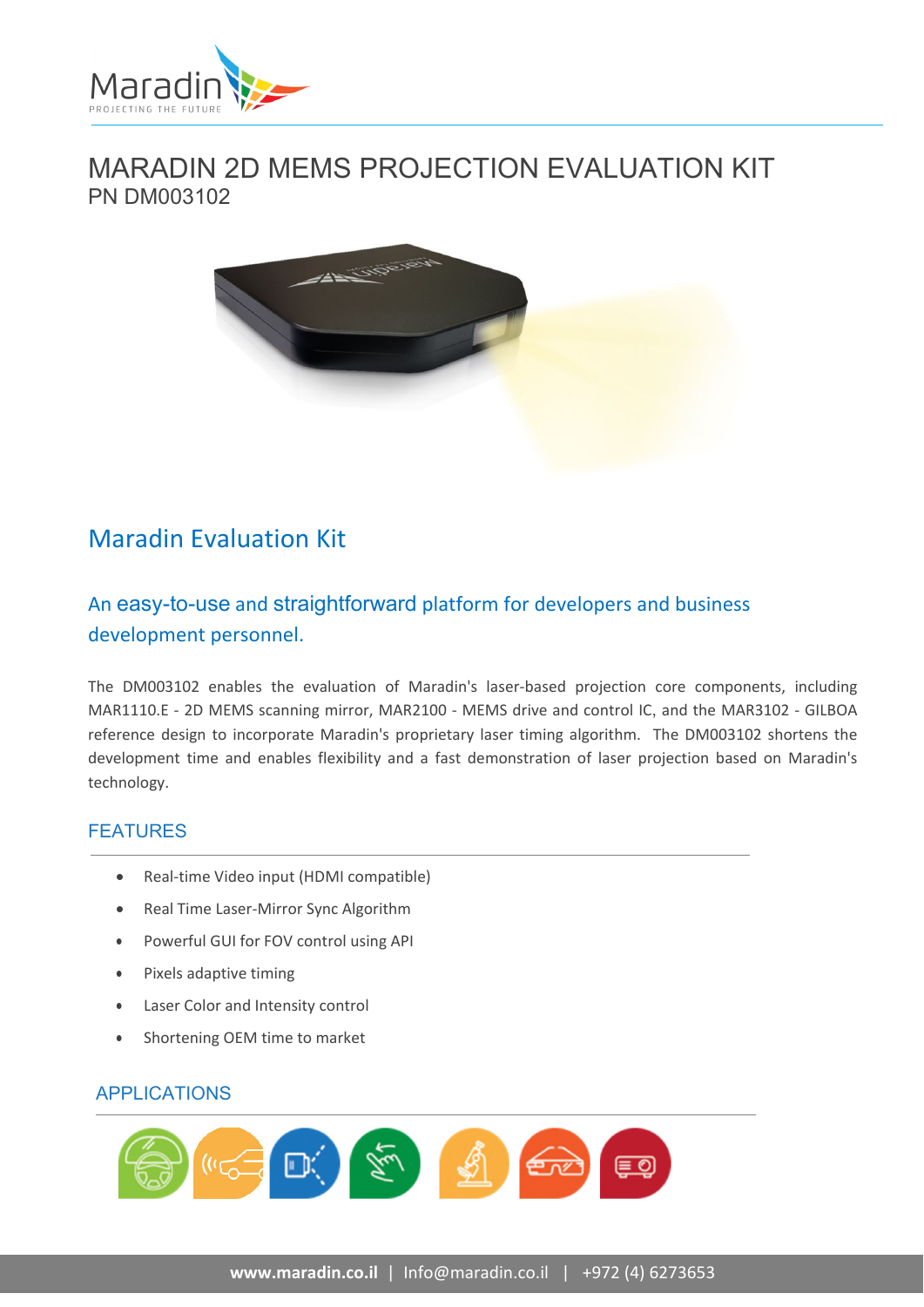

## SYSTEM BLOCK DIAGRAM

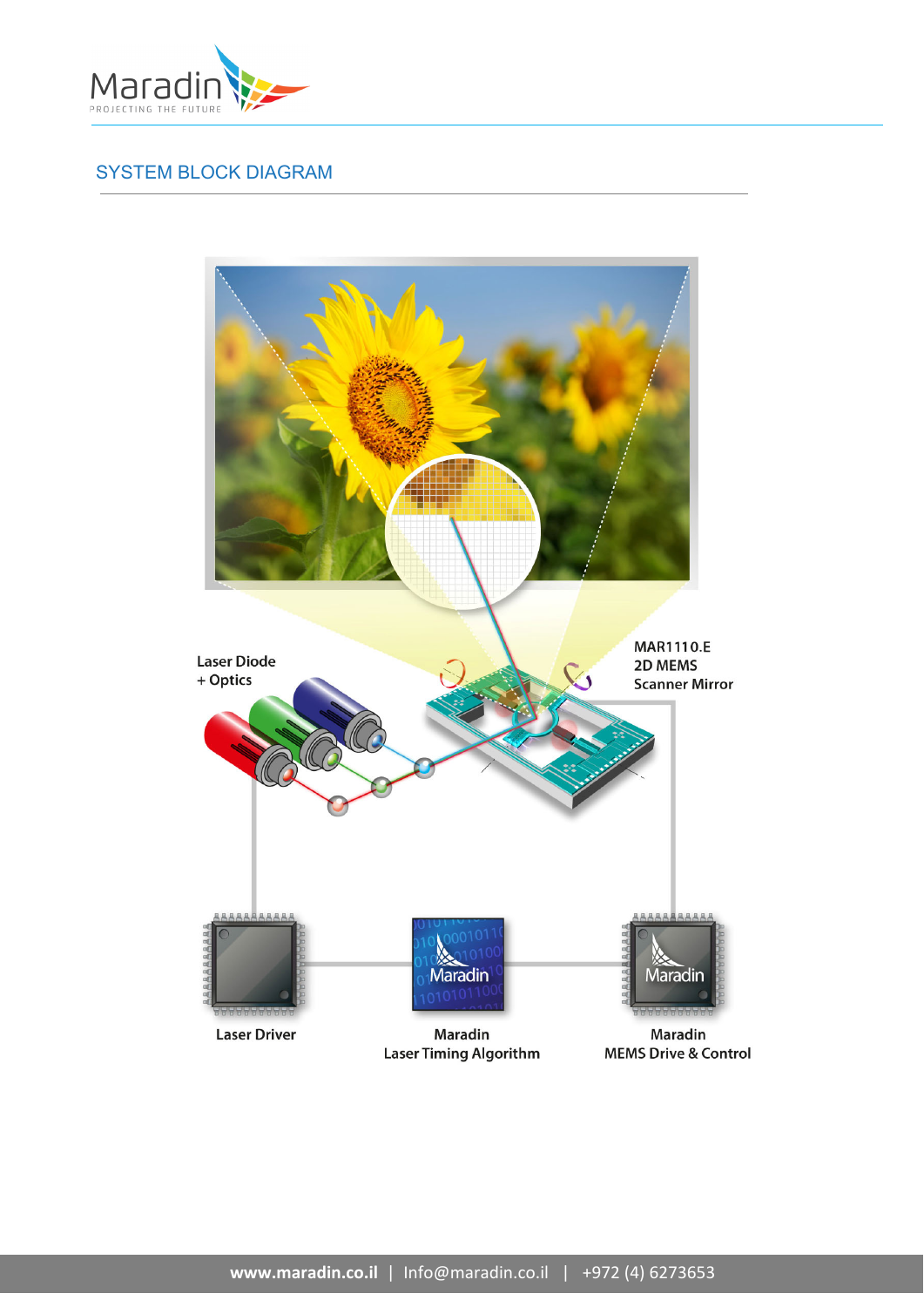

## SYSTEM CHARACTERISTICS

|                                          | Parameter                                                            | Min          | <b>Typical Value</b> | <b>Max</b>                                    | Unit  | <b>Remarks</b>                                                  |
|------------------------------------------|----------------------------------------------------------------------|--------------|----------------------|-----------------------------------------------|-------|-----------------------------------------------------------------|
| Image                                    | Resolution (H)                                                       | $\mathbf{1}$ | 1280                 | 1280                                          | Pixel | Horizontal                                                      |
|                                          | Resolution (V)                                                       | 240          | 480                  | 600                                           | Pixel | Vertical                                                        |
|                                          | Optical Angle (H)                                                    |              | 45                   | 45                                            | Deg.  | <b>HFOV</b>                                                     |
|                                          | Optical Angle (V)                                                    |              | 17                   | 22                                            | Deg.  | <b>VHOV</b>                                                     |
|                                          | Throw Ratio                                                          |              | 1.2                  | $\mathbf{1}$                                  |       | Distance/Diagonal<br><b>FOV</b>                                 |
|                                          | Pixel position error                                                 |              | $\pm 1/5$            |                                               | Pixel | Both vertical and<br>Horizontal                                 |
| <b>MEMS</b><br><b>Scanning</b><br>module | Resonant frequency<br>(H)                                            | 10,250       | 10,500               | 10,750                                        | Hz    |                                                                 |
|                                          | Resonant frequency<br>(V)                                            | 1500         | 1700                 | 1900                                          | Hz    |                                                                 |
|                                          | <b>MEMS Scanning</b><br>Module dimensions<br>$(L \times W \times H)$ |              | 12x6.5x5.9           |                                               | mm    | Length x Width x<br>Height                                      |
|                                          | Effective mirror size<br>(H)                                         |              | $\mathbf{1}$         |                                               | mm    | X Horizontal direction<br>X for torsion bar                     |
|                                          | Effective mirror size<br>(V)                                         |              | 1.1                  |                                               | mm    | Y Vertical direction Y<br>for torsion bar                       |
| Optical                                  | Mirror reflectance                                                   |              | 90                   | 98                                            | $\%$  | The coating material<br>is according to the<br>Laser wavelength |
|                                          | Wavelength range<br>for reflection                                   | 405          |                      | 1550                                          | nm    | The optical window<br>is suitable for 440-<br>700nm             |
|                                          | Laser max power                                                      |              |                      | R - 160<br>$G - 115$<br>B - 130<br>UV - 460   | mW    |                                                                 |
|                                          | Laser wavelength                                                     |              |                      | R - 638<br>$G - 520$<br>$B - 450$<br>UV - 405 | nm    |                                                                 |